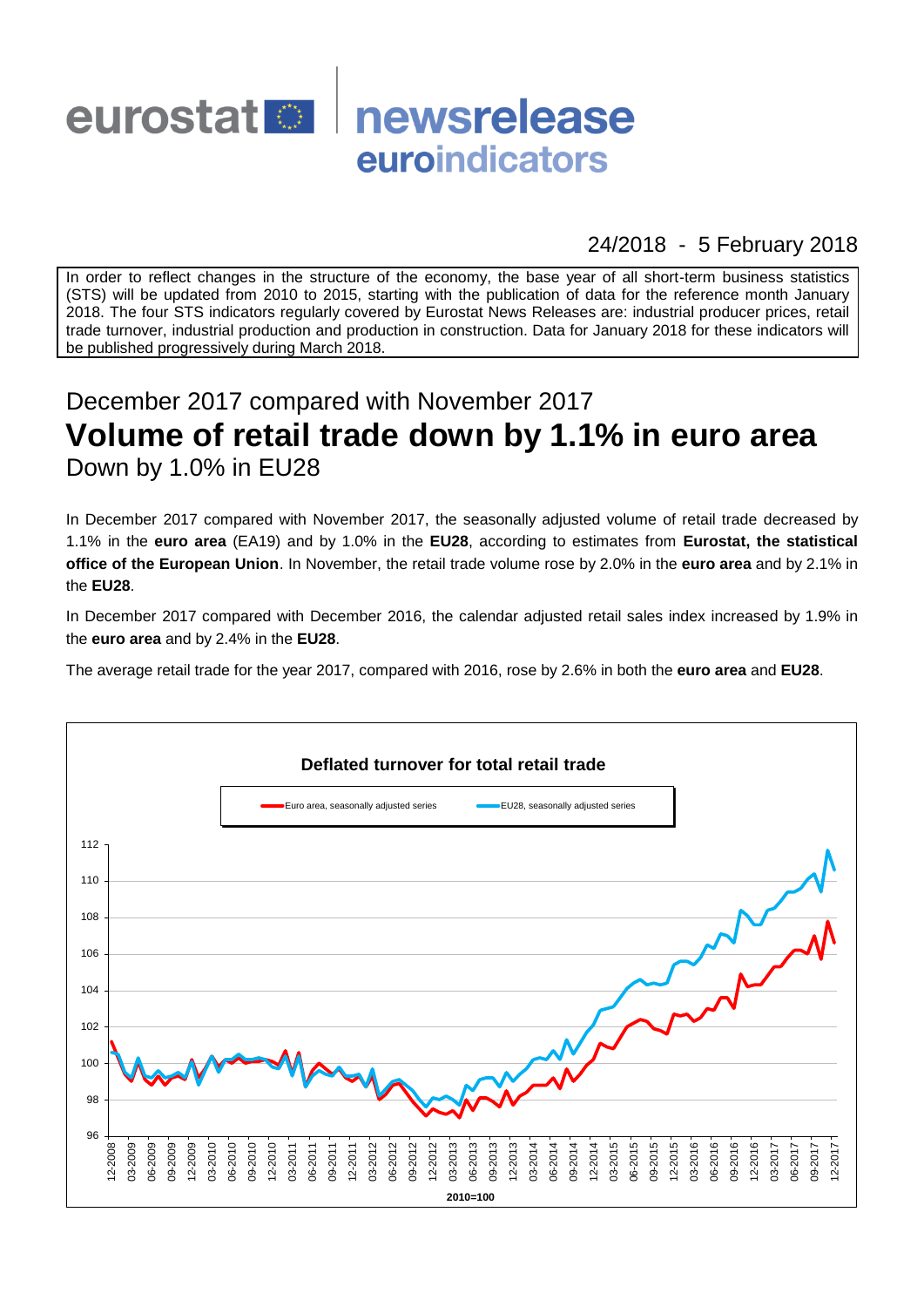### **Monthly comparison by retail sector and by Member State**

The 1.1% decrease in the volume of retail trade in the **euro area** in December 2017, compared with November 2017, is due to falls of 1.5% for automotive fuel, of 1.2% for non-food products and of 0.7% for "Food, drinks and tobacco". In the **EU28**, the 1.0% decrease in the volume of retail trade is due to falls of 1.1% for non-food products and of 0.7% for both "Food, drinks and tobacco" and automotive fuel.

Among Member States for which data are available, the largest decreases in the total retail trade volume were registered in **Luxembourg** (-6.2%), **Ireland** (-2.7%) and **Slovenia** (-2.3%), while the highest increases were observed in **Malta** (+3.1%), **Estonia** (+1.8%) and **Romania** (+1.3%).

#### **Annual comparison by retail sector and by Member State**

The 1.9% increase in the volume of retail trade in the **euro area** in December 2017, compared with December 2016, is due to rises of 2.7% for non-food products and of 1.3% for "Food, drinks and tobacco", while automotive fuel fell by 0.8%. In the **EU28**, the 2.4% increase in retail trade volume is due to rises of 3.7% for non-food products, of 1.2% for "Food, drinks and tobacco" and of 0.4% for automotive fuel.

Among Member States for which data are available, the highest increases in the total retail trade volume were registered in **Malta** (+12.4%), **Romania** (+10.1%) and **Poland** (+9.2%), while decreases were observed in **Luxembourg** (-20.7%) and **Belgium** (-2.5%).

#### Geographical information

The **euro area** (EA19) includes Belgium, Germany, Estonia, Ireland, Greece, Spain, France, Italy, Cyprus, Latvia, Lithuania, Luxembourg, Malta, the Netherlands, Austria, Portugal, Slovenia, Slovakia and Finland.

The **European Union** (EU28) includes Belgium, Bulgaria, the Czech Republic, Denmark, Germany, Estonia, Ireland, Greece, Spain, France, Croatia, Italy, Cyprus, Latvia, Lithuania, Luxembourg, Hungary, Malta, the Netherlands, Austria, Poland, Portugal, Romania, Slovenia, Slovakia, Finland, Sweden and the United Kingdom.

#### Methods and definitions

The **index of the volume of retail trade** measures the evolution of the turnover in retail trade, adjusted for price changes (deflated), i.e. the evolution of the total amount of goods sold, based on data adjusted for calendar and seasonal effects.

**Seasonally adjusted** euro area and EU series are calculated by aggregating the seasonally adjusted national data. Eurostat carries out the seasonal adjustment of the data for those countries that do not adjust their data for seasonal effects.

Missing observations from Member States for recent months are estimated for the calculation of the euro area and the EU aggregates.

#### Revisions and timetable

Data of previous months have been revised compared to those issued in the News Release [3/2018](http://ec.europa.eu/eurostat/documents/2995521/8564675/4-08012018-AP-EN.pdf/c6a45842-bb30-4d42-a658-32145d9e775e) of 8 January 2018. The monthly percentage change for November 2017 has been revised from +1.5% to +2.0% in the euro area and from +1.5% to +2.1% in the EU28. The annual percentage change has been revised from +2.8% to +3.9% in the euro area and from +2.7% to +3.7% in the EU28.

#### For more information

Eurostat [database section](http://ec.europa.eu/eurostat/web/short-term-business-statistics/data/database) on short-term business statistics Eurostat [Statistics Explained article](http://ec.europa.eu/eurostat/statistics-explained/index.php/Retail_trade_volume_index_overview) on the index of retail trade Th[e weights of the Member States](https://circabc.europa.eu/w/browse/5e6d1e48-056c-4c6a-8278-3ab138bcf575) in the EU and euro area aggregates (See file EU-28 EA-19 NEWS RELEASE WEIGHTINGS 2010) Eurostat €-indicators [release calendar](http://ec.europa.eu/eurostat/news/release-calendar)

| <b>Issued by: Eurostat Press Office</b>                                               | For further information on data:                                                                    |
|---------------------------------------------------------------------------------------|-----------------------------------------------------------------------------------------------------|
| <b>Baiba GRANDOVSKA</b><br>Tel: +352-4301-33 444<br>eurostat-pressoffice@ec.europa.eu | <b>Anastassios GIANNOPLIDIS</b><br>Tel: +352-4301-37 756<br>anastassios.giannoplidis@ec.europa.eu   |
| EurostatStatistics                                                                    | <b>Example 2 C. europa.eu/eurostat/</b><br>@EU Eurostat                                             |
|                                                                                       | Media requests: Eurostat media support / Tel: +352-4301-33 408 / eurostat-mediasupport@ec.europa.eu |
|                                                                                       | ec.europa.eu/eurostat                                                                               |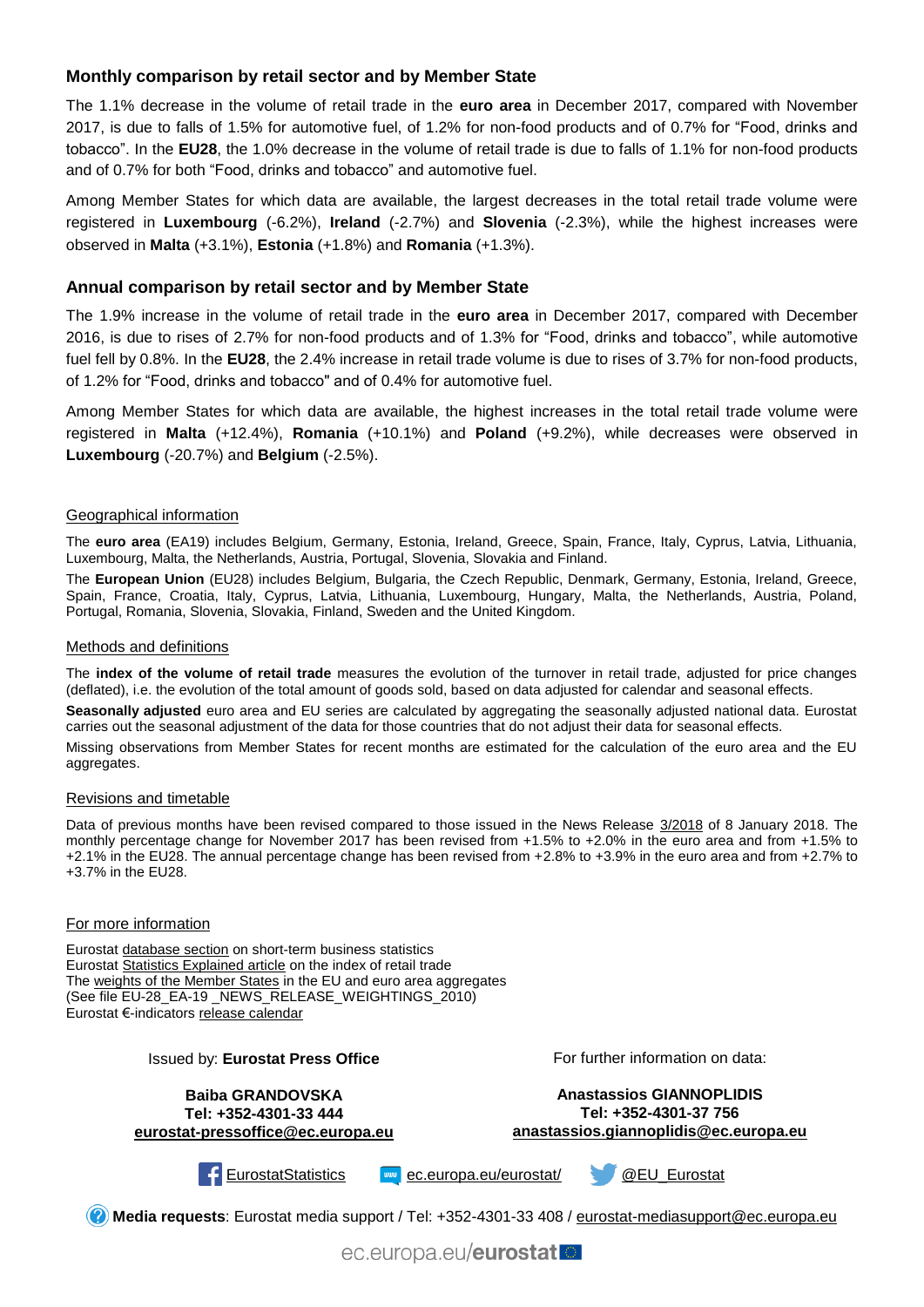## **Volume of retail trade**

% change compared with the previous month**\***

|                                                       | <b>Jul-17</b> | Aug-17 | Sep-17 | <b>Oct-17</b> | <b>Nov-17</b> | Dec-17 |
|-------------------------------------------------------|---------------|--------|--------|---------------|---------------|--------|
| <b>EA19</b>                                           |               |        |        |               |               |        |
| Total retail trade                                    | 0.0           | $-0.2$ | 0.9    | $-1.2$        | 2.0           | $-1.1$ |
| Food, drinks, tobacco                                 | $-0.5$        | 0.0    | 1.2    | $-1.5$        | 1.3           | $-0.7$ |
| Non-food products (except automotive fuel), of which: | 0.3           | 0.0    | 0.7    | $-1.3$        | 2.8           | $-1.2$ |
| Textiles, clothing, footwear                          | 0.1           | 0.3    | 3.2    | $-5.8$        | 5.8           | $-3.3$ |
| Electrical goods and furniture                        | 0.0           | $-0.3$ | 0.5    | $-0.6$        | 1.8           | $-1.5$ |
| Computer equipment, books and other                   | 0.8           | $-0.7$ | 0.3    | $-1.1$        | 2.1           |        |
| Pharmaceutical and medical goods                      | $-0.5$        | 0.9    | 0.6    | $-0.7$        | 0.7           | 0.8    |
| Mail orders and internet                              | 5.1           | $-1.1$ | 1.8    | $-3.9$        | 7.4           |        |
| Automotive fuel in specialised stores                 | $-0.5$        | $-0.8$ | $-0.2$ | $-0.2$        | 0.3           | $-1.5$ |
| <b>EU28</b>                                           |               |        |        |               |               |        |
| Total retail trade                                    | 0.2           | 0.5    | 0.3    | $-0.9$        | 2.1           | $-1.0$ |
| Food, drinks, tobacco                                 | $-0.2$        | 0.3    | 0.5    | $-1.1$        | 1.3           | $-0.7$ |
| Non-food products (except automotive fuel), of which: | 0.4           | 0.9    | 0.3    | $-1.4$        | 3.0           | $-1.1$ |
| Textiles, clothing, footwear                          | $-0.1$        | 0.1    | 3.0    | $-5.0$        | 5.1           | $-2.7$ |
| Electrical goods and furniture                        | 0.4           | $-0.8$ | 0.8    | 0.0           | 1.9           | $-2.1$ |
| Computer equipment, books and other                   | 0.9           | 1.1    | $-2.2$ | $-2.3$        | 4.3           | $-0.7$ |
| Pharmaceutical and medical goods                      | $-0.5$        | 1.0    | 0.7    | $-0.4$        | 0.7           | 0.8    |
| Mail orders and internet                              | 1.6           | 5.3    | 1.2    | $-2.2$        | 4.8           | $-3.1$ |
| Automotive fuel in specialised stores                 | $-0.4$        | $-0.4$ | $-0.8$ | 0.2           | 0.3           | $-0.7$ |

The source dataset is available [here.](http://appsso.eurostat.ec.europa.eu/nui/show.do?query=BOOKMARK_DS-075757_QID_-4D7F6645_UID_-3F171EB0&layout=TIME,C,X,0;GEO,L,Y,0;NACE_R2,L,Y,1;INDIC_BT,L,Z,0;S_ADJ,L,Z,1;UNIT,L,Z,2;INDICATORS,C,Z,3;&zSelection=DS-075757INDIC_BT,TOVV;DS-075757UNIT,PCH_PRE;DS-075757INDICATORS,OBS_FLAG;DS-075757S_ADJ,SCA;&rankName1=UNIT_1_2_-1_2&rankName2=INDIC-BT_1_2_-1_2&rankName3=INDICATORS_1_2_-1_2&rankName4=S-ADJ_1_2_-1_2&rankName5=TIME_1_0_0_0&rankName6=GEO_1_0_0_1&rankName7=NACE-R2_1_0_1_1&sortR=ASC_-1_FIRST&sortC=ASC_-1_FIRST&rStp=&cStp=&rDCh=&cDCh=&rDM=true&cDM=true&footnes=false&empty=false&wai=false&time_mode=ROLLING&time_most_recent=true&lang=EN&cfo=%23%23%23%2C%23%23%23.%23%23%23)

| Total retail trade    | <b>Jul-17</b>    | <b>Aug-17</b>    | <b>Sep-17</b>    | <b>Oct-17</b>    | <b>Nov-17</b>    | <b>Dec-17</b> |
|-----------------------|------------------|------------------|------------------|------------------|------------------|---------------|
| <b>EA19</b>           | 0.0              | $-0.2$           | 0.9              | $-1.2$           | 2.0              | $-1.1$        |
| <b>EU28</b>           | $\overline{0.2}$ | 0.5              | 0.3              | $-0.9$           | 2.1              | $-1.0$        |
| Belgium               | $-1.0$           | $-1.2$           | 0.4              | $-0.4$           | 1.4              | $-0.3$        |
| <b>Bulgaria</b>       | 0.5              | 0.2              | 0.4              | 0.6              | 0.6              | 0.5           |
| <b>Czech Republic</b> | $-0.7$           | 0.5              | 1.8              | $-1.5$           | 3.0              | C             |
| <b>Denmark</b>        | 0.5              | $-0.7$           | 1.2              | $-1.4$           | 1.7              | $-0.4$        |
| Germany               | $-0.5$           | $-0.3$           | 1.2              | $-1.3$           | 1.9              | $-1.9$        |
| <b>Estonia</b>        | $-1.2$           | $-0.4$           | 0.9              | 0.0              | $-0.2$           | 1.8           |
| Ireland               | 0.1              | 0.6              | $\overline{1.2}$ | $-0.2$           | 4.3              | $-2.7$        |
| Greece                | 1.7              | $-3.0$           | 0.0              | 0.1              | $-1.1$           | $\mathbf c$   |
| <b>Spain</b>          | $-0.3$           | $-0.1$           | $\overline{0.3}$ | $-1.0$           | $\overline{1.2}$ | $-0.6$        |
| France                | 0.6              | 0.2              | 1.8              | $-2.2$           | 3.3              | $-0.8$        |
| Croatia               | $-0.2$           | $\overline{0.2}$ | $-0.9$           | $-0.4$           | 1.2              | $-0.4$        |
| <b>Italy</b>          | 0.0              | $\overline{0.1}$ | 0.1              | $-0.5$           | 0.7              | $\mathbf c$   |
| <b>Cyprus</b>         | $-0.6$           | 0.2              | 1.5              | 1.1              | 0.5              | $\mathbf c$   |
| Latvia                | 1.0              | 0.5              | $-0.6$           | 0.3              | 1.0              | 0.2           |
| Lithuania             | 0.5              | $\overline{0.7}$ | $-0.6$           | $\overline{0.7}$ | $\overline{1.3}$ | 0.8           |
| Luxembourg            | $-0.4$           | $-1.7$           | 1.1              | $-1.3$           | 0.4              | $-6.2$        |
| <b>Hungary</b>        | $-0.4$           | $\overline{0.7}$ | 0.9              | 0.3              | 0.8              | 0.1           |
| <b>Malta</b>          | $-0.5$           | 2.7              | 1.9              | $-1.2$           | 1.1              | 3.1           |
| <b>Netherlands</b>    | $\overline{0.6}$ | $-1.1$           | 0.9              | $-0.2$           | 1.7              | C             |
| Austria               | $-0.4$           | $-1.1$           | $\overline{1.3}$ | $-1.7$           | $\overline{2.0}$ | $-1.8$        |
| Poland                | 0.1              | 0.0              | 0.7              | 0.6              | 1.6              | 0.2           |
| Portugal              | $-0.3$           | $-1.3$           | $\overline{1.3}$ | $-2.5$           | 4.1              | 0.3           |
| Romania               | $\overline{3.1}$ | 2.1              | 0.4              | 0.5              | 0.8              | 1.3           |
| Slovenia              | 1.2              | $-0.9$           | 0.6              | $-1.0$           | 2.9              | $-2.3$        |
| Slovakia              | $-0.7$           | 1.1              | 0.1              | 0.6              | 0.8              | 0.6           |
| Finland               | 0.6              | $-0.1$           | 0.6              | 0.1              | 1.2              | $-1.7$        |
| <b>Sweden</b>         | $\overline{0.7}$ | $-0.3$           | 0.7              | $\overline{0.7}$ | 1.6              | $-1.5$        |
| <b>United Kingdom</b> | 0.7              | $\overline{3.4}$ | $-2.8$           | $-0.8$           | $\overline{3.2}$ | $-1.3$        |
| Norway                | 0.4              | $-0.5$           | $-0.8$           | $-0.3$           | 2.3              | $-1.0$        |
| Switzerland           | $-1.0$           | $-0.7$           | 1.2              | $-1.1$           | 1.5              | $-0.7$        |

\* Calendar and seasonally adjusted

: Data not available

c Confidential

The source dataset is availabl[e here.](http://appsso.eurostat.ec.europa.eu/nui/show.do?query=BOOKMARK_DS-075757_QID_-3DAD769F_UID_-3F171EB0&layout=TIME,C,X,0;GEO,L,Y,0;INDIC_BT,L,Z,0;NACE_R2,L,Z,1;S_ADJ,L,Z,2;UNIT,L,Z,3;INDICATORS,C,Z,4;&zSelection=DS-075757INDIC_BT,TOVV;DS-075757NACE_R2,G47;DS-075757UNIT,PCH_PRE;DS-075757INDICATORS,OBS_FLAG;DS-075757S_ADJ,SCA;&rankName1=UNIT_1_2_-1_2&rankName2=INDIC-BT_1_2_-1_2&rankName3=INDICATORS_1_2_-1_2&rankName4=S-ADJ_1_2_-1_2&rankName5=NACE-R2_1_2_-1_2&rankName6=TIME_1_0_0_0&rankName7=GEO_1_2_0_1&sortC=ASC_-1_FIRST&rStp=&cStp=&rDCh=&cDCh=&rDM=true&cDM=true&footnes=false&empty=false&wai=false&time_mode=ROLLING&time_most_recent=true&lang=EN&cfo=%23%23%23%2C%23%23%23.%23%23%23)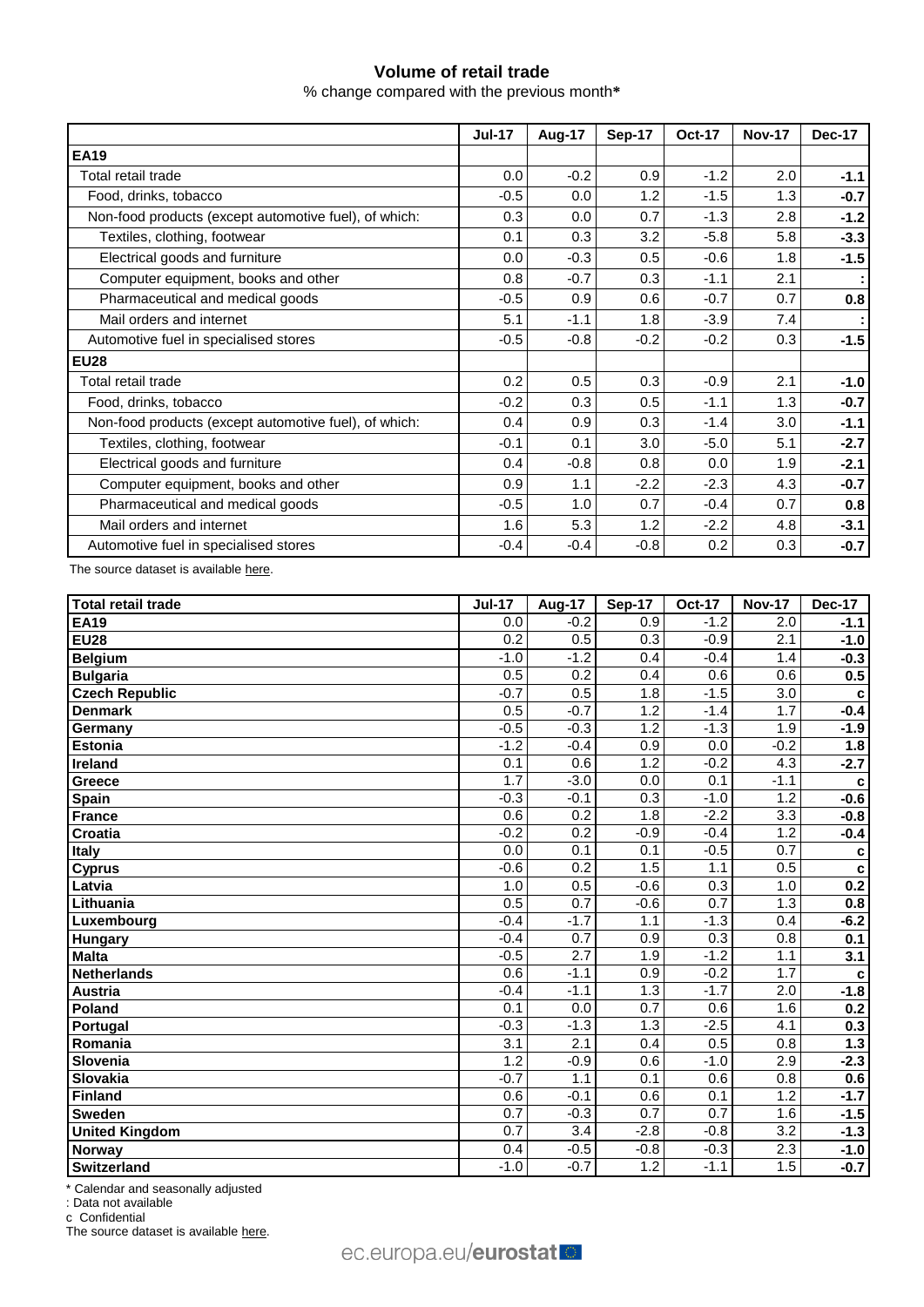## **Volume of retail trade**

% change compared with the same month of the previous year\*

|                                                       | <b>Jul-17</b> | Aug-17 | Sep-17 | <b>Oct-17</b> | <b>Nov-17</b> | Dec-17 |
|-------------------------------------------------------|---------------|--------|--------|---------------|---------------|--------|
| <b>EA19</b>                                           |               |        |        |               |               |        |
| Total retail trade                                    | 2.3           | 2.4    | 4.3    | 0.5           | 3.9           | 1.9    |
| Food, drinks, tobacco                                 | 1.5           | 1.2    | 2.6    | 0.0           | 2.2           | $1.3$  |
| Non-food products (except automotive fuel), of which: | 3.6           | 3.6    | 6.2    | 0.6           | 5.6           | 2.7    |
| Textiles, clothing, footwear                          | 1.9           | 2.7    | 12.3   | $-6.3$        | 5.9           | 1.3    |
| Electrical goods and furniture                        | 3.9           | 3.6    | 5.4    | 1.9           | 5.4           | 2.2    |
| Computer equipment, books and other                   | 4.9           | 3.9    | 4.0    | 0.3           | 4.3           |        |
| Pharmaceutical and medical goods                      | 1.3           | 2.9    | 3.5    | 2.0           | 2.5           | 2.8    |
| Mail orders and internet                              | 12.9          | 11.1   | 14.1   | 4.6           | 13.5          |        |
| Automotive fuel in specialised stores                 | 1.2           | 0.0    | 0.3    | 0.5           | 0.6           | $-0.8$ |
| <b>EU28</b>                                           |               |        |        |               |               |        |
| Total retail trade                                    | 2.2           | 2.9    | 3.9    | 0.7           | 3.7           | 2.4    |
| Food, drinks, tobacco                                 | 1.3           | 1.3    | 1.8    | $-0.1$        | 1.8           | $1.2$  |
| Non-food products (except automotive fuel), of which: | 3.4           | 4.5    | 6.0    | 0.9           | 5.3           | 3.7    |
| Textiles, clothing, footwear                          | 1.9           | 2.7    | 11.7   | $-4.8$        | 5.6           | 2.9    |
| Electrical goods and furniture                        | 4.1           | 3.2    | 5.3    | 2.7           | 5.0           | 2.7    |
| Computer equipment, books and other                   | 3.7           | 5.5    | 2.4    | $-2.1$        | 3.5           | 2.6    |
| Pharmaceutical and medical goods                      | 2.4           | 3.5    | 4.5    | 3.3           | 4.1           | 4.3    |
| Mail orders and internet                              | 9.0           | 15.7   | 16.4   | 9.2           | 13.7          | 10.8   |
| Automotive fuel in specialised stores                 | 1.3           | 0.9    | 0.4    | 0.9           | 1.3           | 0.4    |

The source dataset is available [here.](http://appsso.eurostat.ec.europa.eu/nui/show.do?query=BOOKMARK_DS-075757_QID_1411862_UID_-3F171EB0&layout=TIME,C,X,0;GEO,L,Y,0;NACE_R2,L,Y,1;INDIC_BT,L,Z,0;S_ADJ,L,Z,1;UNIT,L,Z,2;INDICATORS,C,Z,3;&zSelection=DS-075757INDIC_BT,TOVV;DS-075757UNIT,PCH_SM;DS-075757INDICATORS,OBS_FLAG;DS-075757S_ADJ,CA;&rankName1=UNIT_1_2_-1_2&rankName2=INDIC-BT_1_2_-1_2&rankName3=INDICATORS_1_2_-1_2&rankName4=S-ADJ_1_2_-1_2&rankName5=TIME_1_0_0_0&rankName6=GEO_1_0_0_1&rankName7=NACE-R2_1_0_1_1&sortR=ASC_-1_FIRST&sortC=ASC_-1_FIRST&rStp=&cStp=&rDCh=&cDCh=&rDM=true&cDM=true&footnes=false&empty=false&wai=false&time_mode=ROLLING&time_most_recent=true&lang=EN&cfo=%23%23%23%2C%23%23%23.%23%23%23)

| Total retail trade    | <b>Jul-17</b>    | Aug-17           | Sep-17           | <b>Oct-17</b>    | <b>Nov-17</b>    | <b>Dec-17</b>           |
|-----------------------|------------------|------------------|------------------|------------------|------------------|-------------------------|
| <b>EA19</b>           | 2.3              | 2.4              | 4.3              | 0.5              | 3.9              | 1.9                     |
| <b>EU28</b>           | 2.2              | 2.9              | $\overline{3.9}$ | 0.7              | 3.7              | $\overline{2.4}$        |
| <b>Belgium</b>        | $-1.7$           | $-1.3$           | 1.8              | $-2.6$           | 0.7              | $-2.5$                  |
| <b>Bulgaria</b>       | 2.4              | $\overline{3.0}$ | $\overline{2.4}$ | 3.8              | $\overline{3.9}$ | 4.9                     |
| <b>Czech Republic</b> | $\overline{5.0}$ | $\overline{5.2}$ | 7.5              | 4.0              | $\overline{7.8}$ | C                       |
| <b>Denmark</b>        | 1.8              | $\overline{0.3}$ | 2.5              | $-1.3$           | 2.1              | 2.3                     |
| Germany               | $\overline{2.9}$ | $\overline{2.6}$ | $\overline{5.3}$ | 1.2              | 3.9              | 0.6                     |
| <b>Estonia</b>        | $\overline{1.3}$ | 1.3              | 1.3              | 0.9              | $-1.2$           | 2.3                     |
| Ireland               | 7.6              | 6.5              | 7.8              | 6.4              | 9.3              | 7.6                     |
| <b>Greece</b>         | 2.5              | 0.8              | $-0.8$           | $-1.0$           | $-2.9$           | $\mathbf c$             |
| Spain                 | 0.7              | 1.8              | 2.5              | $-1.0$           | 3.0              | 0.5                     |
| France                | 3.9              | $\overline{3.6}$ | 6.4              | 1.1              | 6.2              | 4.3                     |
| <b>Croatia</b>        | 6.0              | 6.1              | 3.7              | 2.1              | $\overline{5.2}$ | 3.2                     |
| Italy                 | 0.5              | 1.1              | 2.0              | $-1.5$           | 2.0              | $\mathbf c$             |
| <b>Cyprus</b>         | 6.9              | $\overline{7.2}$ | 7.8              | 6.9              | $\overline{7.0}$ | C                       |
| Latvia                | 4.6              | 5.2              | 4.9              | 4.6              | 4.8              | 6.3                     |
| Lithuania             | 3.3              | $\overline{3.0}$ | 2.4              | 1.9              | 4.8              | 5.6                     |
| Luxembourg            | $-25.8$          | $-28.9$          | $-24.1$          | 1.4              | $\overline{2.2}$ | $-20.7$                 |
| <b>Hungary</b>        | 4.2              | 4.7              | 6.1              | 6.3              | 6.7              | $\overline{5.8}$        |
| <b>Malta</b>          | 2.9              | 5.4              | 9.5              | 6.2              | 5.5              | 12.4                    |
| <b>Netherlands</b>    | 3.6              | $\overline{2.8}$ | 4.4              | 0.8              | 4.1              | C                       |
| Austria               | 2.2              | 0.1              | 1.7              | $-1.9$           | 2.2              | 0.8                     |
| Poland                | 6.8              | 6.5              | 6.1              | $\overline{7.1}$ | $\overline{7.6}$ | 9.2                     |
| Portugal              | 4.0              | $\overline{3.0}$ | 4.3              | 1.6              | $\overline{5.1}$ | $\overline{5.0}$        |
| Romania               | 9.6              | 15.5             | 14.3             | 12.6             | 11.1             | 10.1                    |
| Slovenia              | 9.5              | 7.5              | 8.6              | 2.5              | 5.9              | 1.7                     |
| Slovakia              | 4.9              | 6.5              | $\overline{5.1}$ | $\overline{5.7}$ | 6.1              | 5.7                     |
| Finland               | $\overline{3.1}$ | 2.5              | $\overline{2.8}$ | 2.5              | $\overline{3.4}$ | 5.8                     |
| Sweden                | $\overline{2.4}$ | 1.2              | 2.3              | 2.5              | $\overline{3.3}$ | $\overline{2.8}$        |
| <b>United Kingdom</b> | $-0.5$           | 3.4              | 0.5              | $-2.1$           | 0.8              | 1.8                     |
| Norway                | 3.4              | 2.4              | 1.3              | 0.4              | 3.7              | 4.2                     |
| Switzerland           | $-0.2$           | $-1.1$           | 0.7              | $-2.3$           | $\overline{0.3}$ | $\overline{\mathbf{6}}$ |

\* Calendar adjusted

: Data not available

c Confidential The source dataset is availabl[e here.](http://appsso.eurostat.ec.europa.eu/nui/show.do?query=BOOKMARK_DS-075757_QID_4868268A_UID_-3F171EB0&layout=TIME,C,X,0;GEO,L,Y,0;INDIC_BT,L,Z,0;NACE_R2,L,Z,1;S_ADJ,L,Z,2;UNIT,L,Z,3;INDICATORS,C,Z,4;&zSelection=DS-075757INDIC_BT,TOVV;DS-075757NACE_R2,G47;DS-075757UNIT,PCH_SM;DS-075757INDICATORS,OBS_FLAG;DS-075757S_ADJ,CA;&rankName1=UNIT_1_2_-1_2&rankName2=INDIC-BT_1_2_-1_2&rankName3=INDICATORS_1_2_-1_2&rankName4=S-ADJ_1_2_-1_2&rankName5=NACE-R2_1_2_-1_2&rankName6=TIME_1_0_0_0&rankName7=GEO_1_2_0_1&sortC=ASC_-1_FIRST&rStp=&cStp=&rDCh=&cDCh=&rDM=true&cDM=true&footnes=false&empty=false&wai=false&time_mode=ROLLING&time_most_recent=true&lang=EN&cfo=%23%23%23%2C%23%23%23.%23%23%23)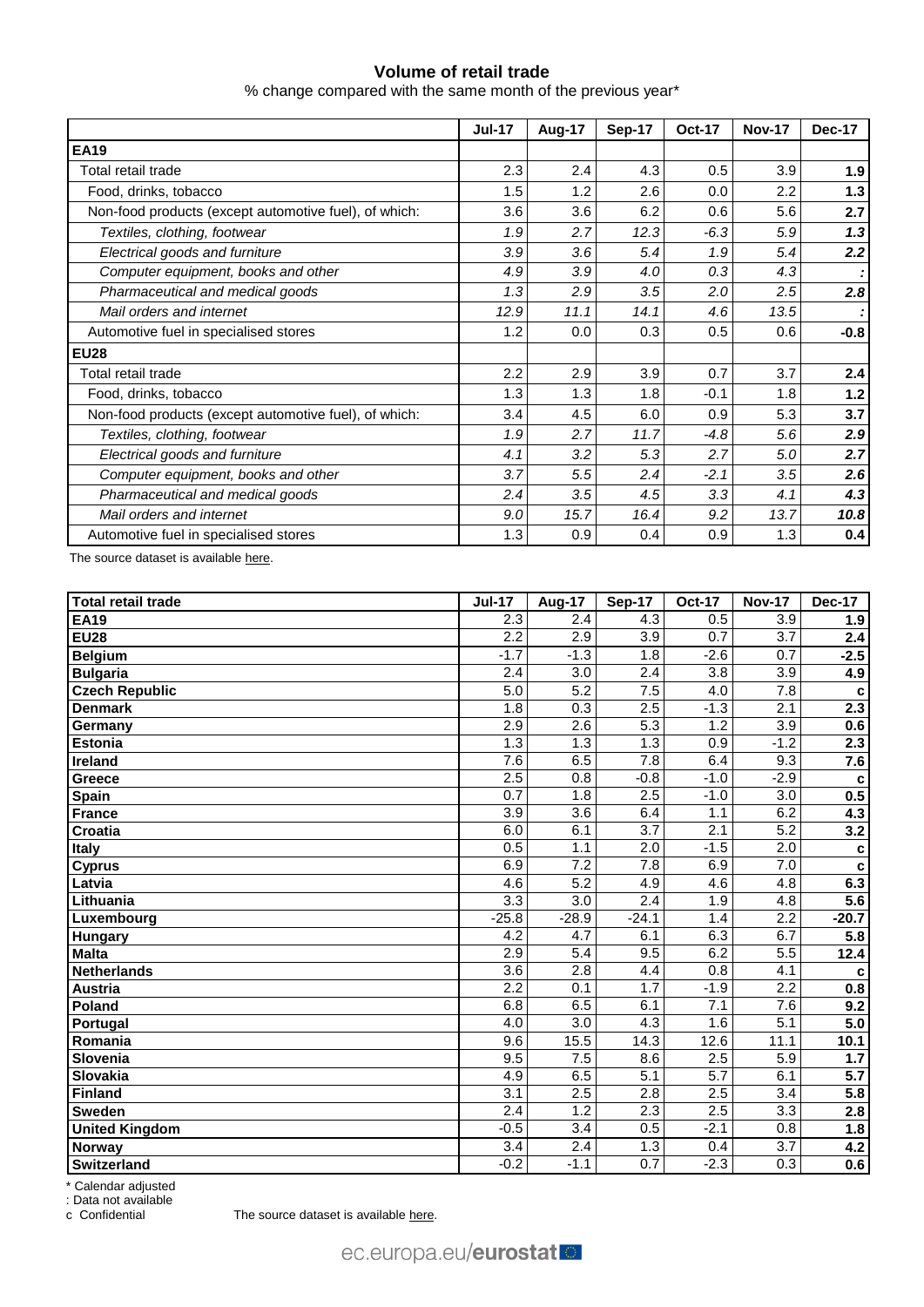## **Deflated turnover indices for total retail trade, calendar and seasonally adjusted**

(base year 2010)

|                       | 12/16 | 01/17 | 02/17 | 03/17 | 04/17 | 05/17 | 06/17 | 07/17 | 08/17 | 09/17 | 10/17 | 11/17 | 12/17 |
|-----------------------|-------|-------|-------|-------|-------|-------|-------|-------|-------|-------|-------|-------|-------|
| <b>EA19</b>           | 104.3 | 104.3 | 104.8 | 105.3 | 105.3 | 105.8 | 106.2 | 106.2 | 106.0 | 107.0 | 105.7 | 107.8 | 106.6 |
| <b>EU28</b>           | 107.6 | 107.6 | 108.4 | 108.5 | 108.9 | 109.4 | 109.4 | 109.6 | 110.1 | 110.4 | 109.4 | 111.7 | 110.6 |
| <b>Belgium</b>        | 105.7 | 104.1 | 102.6 | 103.0 | 103.6 | 105.1 | 105.0 | 104.0 | 102.8 | 103.2 | 102.8 | 104.2 | 103.9 |
| <b>Bulgaria</b>       | 142.8 | 143.4 | 144.6 | 144.1 | 145.4 | 145.7 | 144.7 | 145.4 | 145.7 | 146.3 | 147.2 | 148.1 | 148.9 |
| <b>Czech Republic</b> | 116.2 | 117.8 | 118.9 | 120.5 | 119.9 | 121.4 | 122.1 | 121.2 | 121.8 | 124.0 | 122.1 | 125.8 | C     |
| <b>Denmark</b>        | 97.5  | 98.5  | 98.1  | 98.2  | 99.2  | 98.4  | 98.9  | 99.4  | 98.7  | 99.9  | 98.5  | 100.2 | 99.8  |
| Germany               | 110.9 | 109.7 | 110.7 | 111.5 | 111.6 | 111.9 | 112.9 | 112.3 | 112.0 | 113.3 | 111.8 | 113.9 | 111.7 |
| Estonia               | 131.8 | 131.7 | 130.8 | 132.9 | 132.2 | 132.5 | 133.4 | 131.8 | 131.3 | 132.5 | 132.5 | 132.3 | 134.7 |
| Ireland               | 119.2 | 121.0 | 121.9 | 122.0 | 122.6 | 124.7 | 124.4 | 124.5 | 125.2 | 126.7 | 126.5 | 131.9 | 128.4 |
| Greece                | 70.9  | 70.9  | 73.5  | 70.8  | 71.8  | 70.5  | 72.2  | 73.4  | 71.2  | 71.2  | 71.3  | 70.5  | c     |
| <b>Spain</b>          | 89.2  | 88.2  | 88.6  | 89.3  | 90.0  | 90.3  | 90.7  | 90.4  | 90.3  | 90.6  | 89.7  | 90.8  | 90.3  |
| <b>France</b>         | 119.3 | 119.8 | 121.0 | 121.4 | 120.8 | 121.9 | 121.6 | 122.3 | 122.6 | 124.8 | 122.0 | 126.0 | 125.0 |
| Croatia               | 103.1 | 103.2 | 104.8 | 105.4 | 102.8 | 103.4 | 106.9 | 106.7 | 106.9 | 105.9 | 105.5 | 106.8 | 106.4 |
| Italy                 | 95.1  | 96.0  | 95.5  | 95.6  | 95.7  | 95.6  | 96.0  | 96.0  | 96.1  | 96.2  | 95.7  | 96.4  | c     |
| <b>Cyprus</b>         | 94.9  | 94.3  | 95.9  | 96.9  | 98.2  | 98.3  | 99.4  | 98.8  | 99.0  | 100.5 | 101.6 | 102.1 | C     |
| Latvia                | 126.8 | 130.4 | 128.3 | 129.1 | 131.1 | 132.4 | 131.6 | 132.9 | 133.6 | 132.8 | 133.2 | 134.5 | 134.8 |
| Lithuania             | 140.3 | 141.8 | 140.9 | 142.3 | 142.1 | 144.3 | 142.4 | 143.1 | 144.1 | 143.2 | 144.2 | 146.1 | 147.2 |
| Luxembourg            | 48.3  | 47.4  | 46.8  | 47.0  | 46.9  | 46.8  | 46.4  | 46.2  | 45.4  | 45.9  | 45.3  | 45.5  | 42.7  |
| Hungary               | 118.2 | 118.6 | 118.2 | 120.3 | 119.5 | 121.5 | 122.2 | 121.7 | 122.6 | 123.7 | 124.1 | 125.1 | 125.2 |
| <b>Malta</b>          | 106.8 | 108.9 | 107.9 | 110.7 | 111.1 | 111.5 | 111.5 | 110.9 | 113.9 | 116.1 | 114.7 | 116.0 | 119.6 |
| <b>Netherlands</b>    | 96.5  | 97.7  | 96.9  | 98.0  | 98.0  | 98.7  | 99.0  | 99.6  | 98.5  | 99.4  | 99.2  | 100.9 | C     |
| <b>Austria</b>        | 100.2 | 101.3 | 101.1 | 102.7 | 101.6 | 102.1 | 103.1 | 102.7 | 101.6 | 102.9 | 101.1 | 103.1 | 101.2 |
| Poland                | 118.1 | 122.9 | 122.2 | 123.1 | 123.2 | 124.0 | 124.9 | 125.0 | 125.0 | 125.9 | 126.6 | 128.6 | 128.8 |
| Portugal              | 91.7  | 91.4  | 92.0  | 94.0  | 93.7  | 93.9  | 95.5  | 95.2  | 94.0  | 95.2  | 92.8  | 96.6  | 96.9  |
| Romania               | 140.1 | 140.7 | 143.7 | 144.8 | 145.4 | 146.9 | 146.4 | 151.0 | 154.1 | 154.7 | 155.5 | 156.8 | 158.8 |
| Slovenia              | 106.5 | 107.9 | 109.4 | 108.5 | 106.4 | 107.4 | 108.0 | 109.3 | 108.3 | 109.0 | 107.9 | 111.0 | 108.5 |
| Slovakia              | 107.0 | 107.4 | 107.5 | 108.7 | 109.3 | 110.3 | 110.9 | 110.1 | 111.3 | 111.4 | 112.1 | 113.0 | 113.7 |
| <b>Finland</b>        | 100.6 | 105.3 | 105.2 | 104.9 | 105.6 | 105.2 | 105.8 | 106.4 | 106.3 | 106.9 | 107.0 | 108.3 | 106.5 |
| Sweden                | 118.2 | 119.3 | 119.4 | 118.7 | 119.0 | 120.0 | 119.7 | 120.5 | 120.1 | 120.9 | 121.7 | 123.7 | 121.9 |
| <b>United Kingdom</b> | 116.6 | 114.9 | 117.5 | 115.2 | 117.5 | 118.0 | 115.8 | 116.6 | 120.6 | 117.2 | 116.3 | 120.0 | 118.5 |
| Norway                | 106.8 | 108.5 | 109.7 | 110.0 | 110.2 | 111.9 | 111.3 | 111.8 | 111.2 | 110.3 | 110.0 | 112.5 | 111.4 |
| Switzerland           | 103.3 | 104.4 | 105.0 | 106.5 | 103.5 | 103.9 | 104.8 | 103.8 | 103.1 | 104.3 | 103.2 | 104.7 | 104.0 |

c Confidential

The source dataset is available [here.](http://appsso.eurostat.ec.europa.eu/nui/show.do?query=BOOKMARK_DS-075757_QID_7EF248B9_UID_-3F171EB0&layout=TIME,C,X,0;GEO,L,Y,0;INDIC_BT,L,Z,0;NACE_R2,L,Z,1;S_ADJ,L,Z,2;UNIT,L,Z,3;INDICATORS,C,Z,4;&zSelection=DS-075757INDIC_BT,TOVV;DS-075757NACE_R2,G47;DS-075757UNIT,I10;DS-075757INDICATORS,OBS_FLAG;DS-075757S_ADJ,SCA;&rankName1=UNIT_1_2_-1_2&rankName2=INDIC-BT_1_2_-1_2&rankName3=INDICATORS_1_2_-1_2&rankName4=S-ADJ_1_2_-1_2&rankName5=NACE-R2_1_2_-1_2&rankName6=TIME_1_0_0_0&rankName7=GEO_1_2_0_1&sortC=ASC_-1_FIRST&rStp=&cStp=&rDCh=&cDCh=&rDM=true&cDM=true&footnes=false&empty=false&wai=false&time_mode=ROLLING&time_most_recent=true&lang=EN&cfo=%23%23%23%2C%23%23%23.%23%23%23)